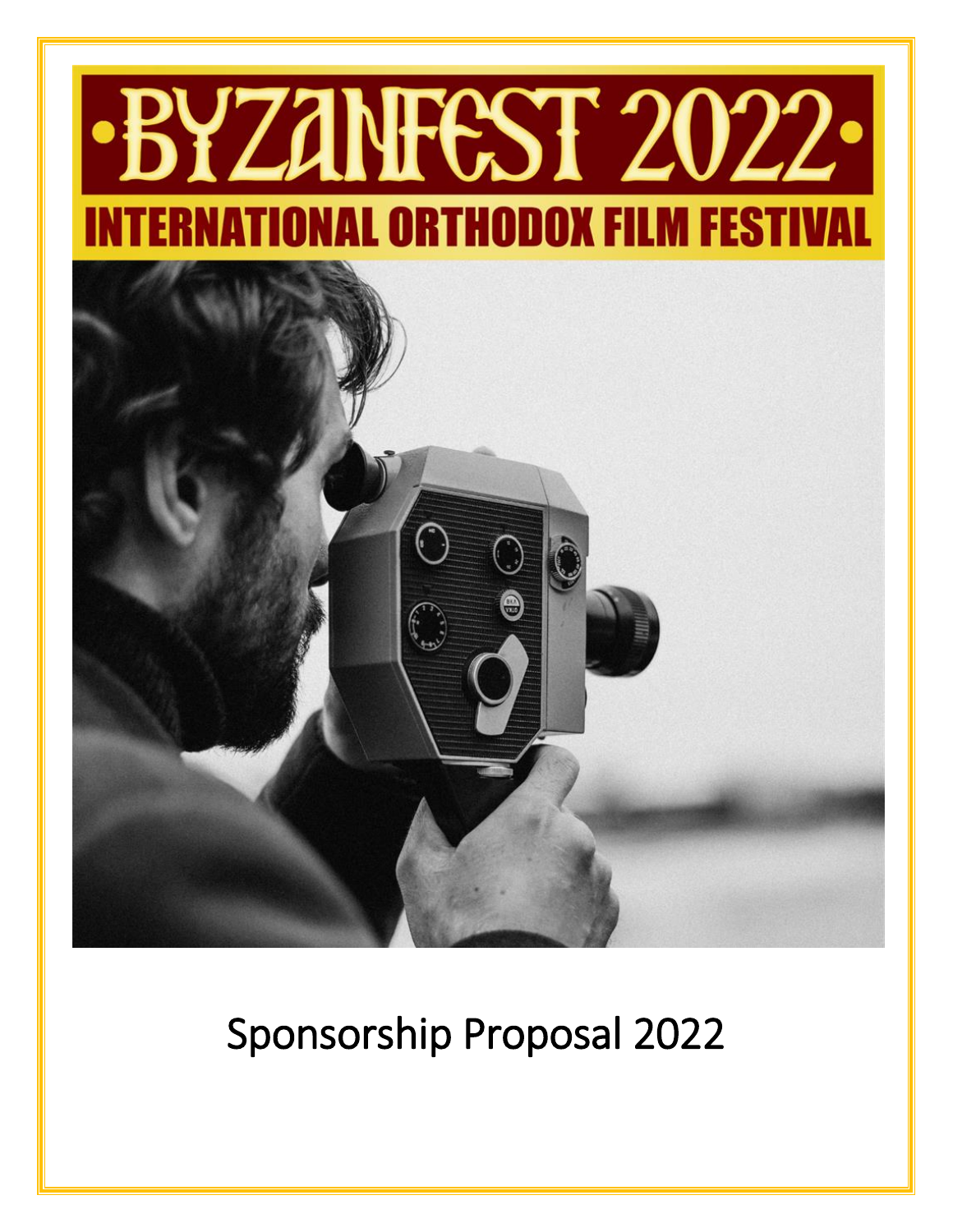### WHAT IS 'BYZANFEST'?



It's not just a film festival...it's The Way in Motion.

Byzanfest is an established and respected platform for Orthodox Christian short-films, featureslengths and screenplays-in-development. The Festival has always been focused on promoting Orthodox filmmaking and encouraging the Orthodox *phronema* during the creative process. Byzanfest aims to share faith-inspired visual-stories with the whole world.

Being an international event means reaching out to a global audience. The very best Orthodoxfocused films are screened and streamed around the world. The Festival does not just showcase high-quality cinema, but provides Orthodox filmmakers support and incentives, including revenue-splitting, to build a more robust and resilient Orthodox cinema industry.

In addition, our on-demand feature enables audiences world-wide to watch these films anytime on any device. This access exposes diverse, global audiences to Orthodox creativity and stories. Engaging online through art and entertainment is an effective means of digital evangelism.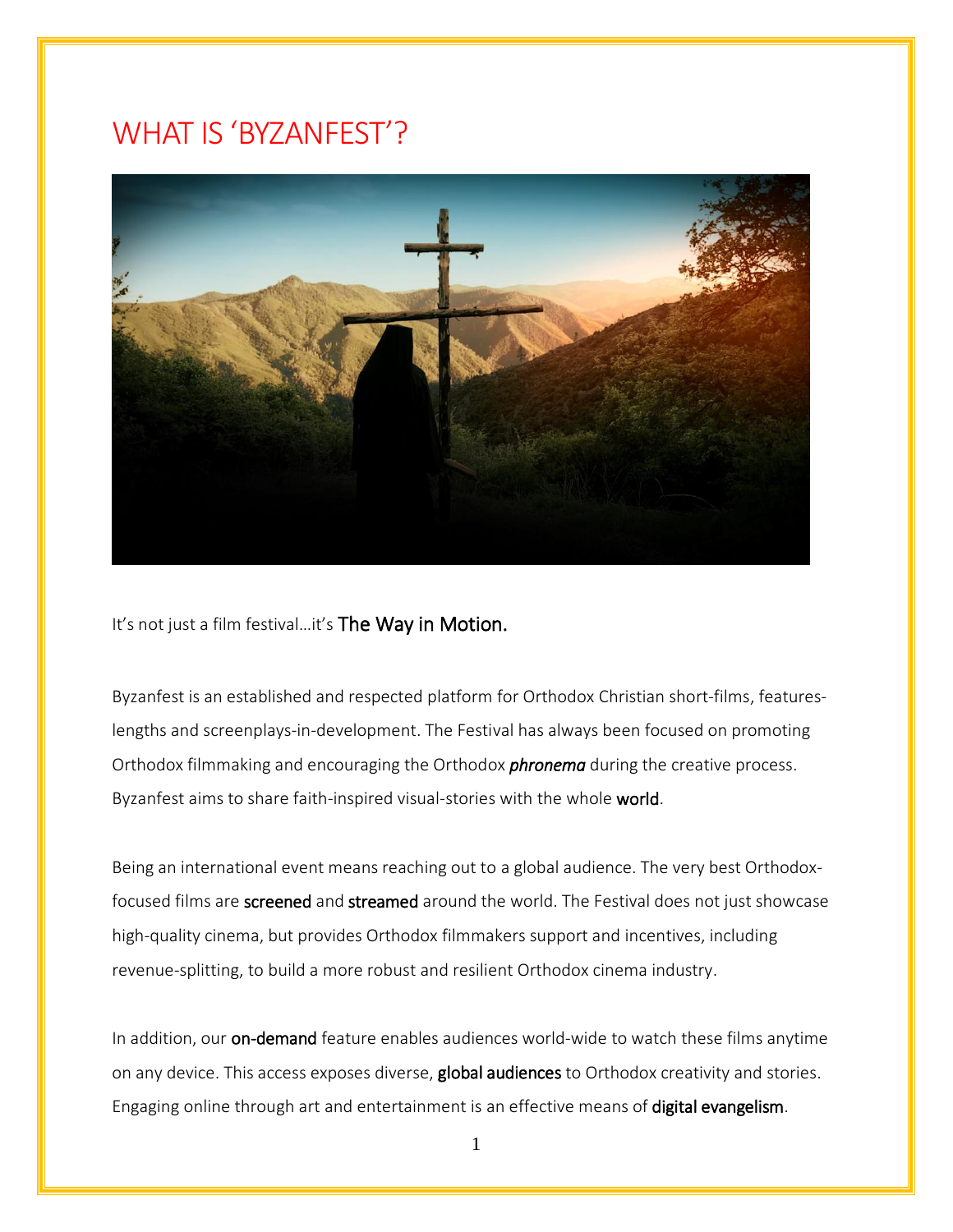## **STATISTICS FROM BYZANFEST 2021**





55% of audience was 25-44yr old



Most visited countries: USA, Australia, Serbia, Romania & Greece

## FESTIVAL PROGRAM 2022

Firstly, Byzanfest will run a 3-day venue-screening program in Melbourne, Australia and in other countries, where possible. This is scheduled for  $28<sup>th</sup> - 30<sup>th</sup>$  October 2022.

The films will then be made available via streaming for  $9$ -days, scheduled for  $4<sup>th</sup> - 13<sup>th</sup>$  November 2022. Short-films will be available on Byzanfest's YouTube channel for free and features via Vimeo as digital-rentals.

As in previous years, Byzanfest will host several online networking sessions to help filmmakers connect and coordinate future projects with one another. The purpose is to generate a globallyconnected network of Orthodox talent who will work together to expand the presence of Orthodox cinema.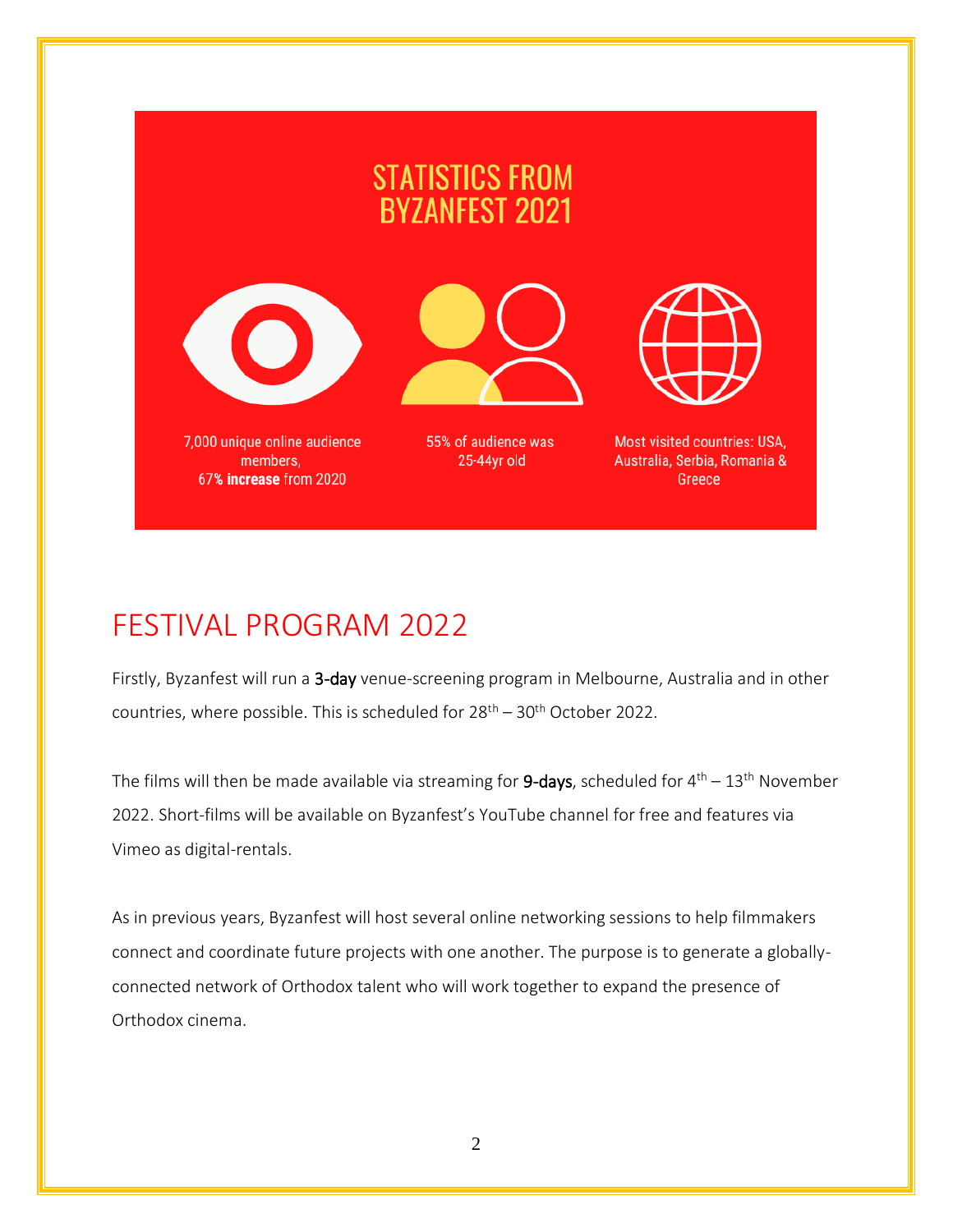## SPONSORSHIP OPTIONS

#### #1: Naming Partner

Amount: \$2,000 USD

#### Promotion

- Name and logo incorporated with Festival i.e. University of St Katherine's Byzanfest
- **Publish interest-piece about Naming Partner.**
- Best Film Awards for Short and Feature named after Naming Partner.
- **Logo will appear prominently on all Festival publications.**
- Logo will appear on Byzanfest website with **embedded link** to site/store.
- **Logo will appear in official Festival Trailer.**
- **Logo will appear at start and conclusion of YouTube screening program.**
- **Naming Partner can have own promo video** played at start of online short-film program.
- **Special thanks given at all venue screenings.**
- Naming Partner's product/services shared 6-times on Byzanfest's Facebook page before and during the Festival period.
- Naming Partner-focussed SEO search settings on Festival site.
- **Sponsor Laurel**
- **Appreciation Video by Festival Director**
- 30-minute ZOOM presentation with staff/students/customers

#### #2: Festival Partner

Amount: \$750 USD

#### Promotion:

- Award named after company/organisation (limited availability).
- **Logo will appear prominently on all official Festival publications.**
- Logo will appear on Byzanfest website with **embedded link** to site/store.
- **Logo will appear in official Festival Trailer.**
- **Logo will appear at start and conclusion of YouTube screening program.**
- **Special thanks given at all venue screenings.**
- **Partner's product/services shared 3-times on Byzanfest's Facebook page before and** during the Festival period.
- **Sponsor Laurel**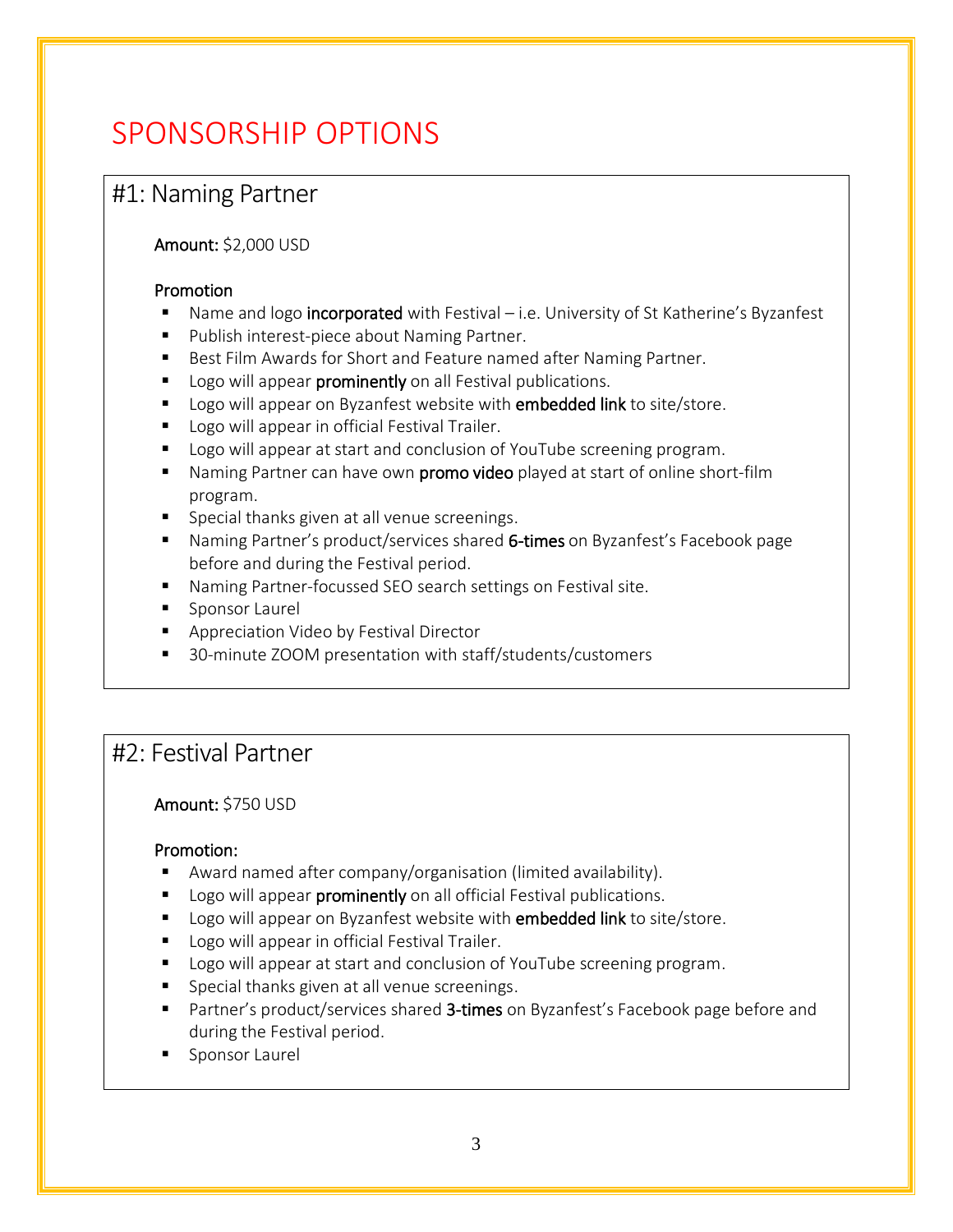#### #3: Platinum Sponsor

Amount: \$500 USD

#### Promotion

- **Logo will appear on all official Festival publications.**
- Logo will appear on Byzanfest website with **embedded link** to site/store.
- **Logo will appear in official Festival Trailer.**
- **Logo will appear at start and conclusion of YouTube screening program.**
- **Sponsor Laurel**

#### #4: Supporter

Amount: \$250 USD

#### Promotion

- Logo will appear (in small) on official Festival poster.
- **Logo will appear on Byzanfest website.**



*GOD'S WILL*, Winner of Best Female Director, Best Short Screenplay & Audience Favourite, Byzanfest 2021